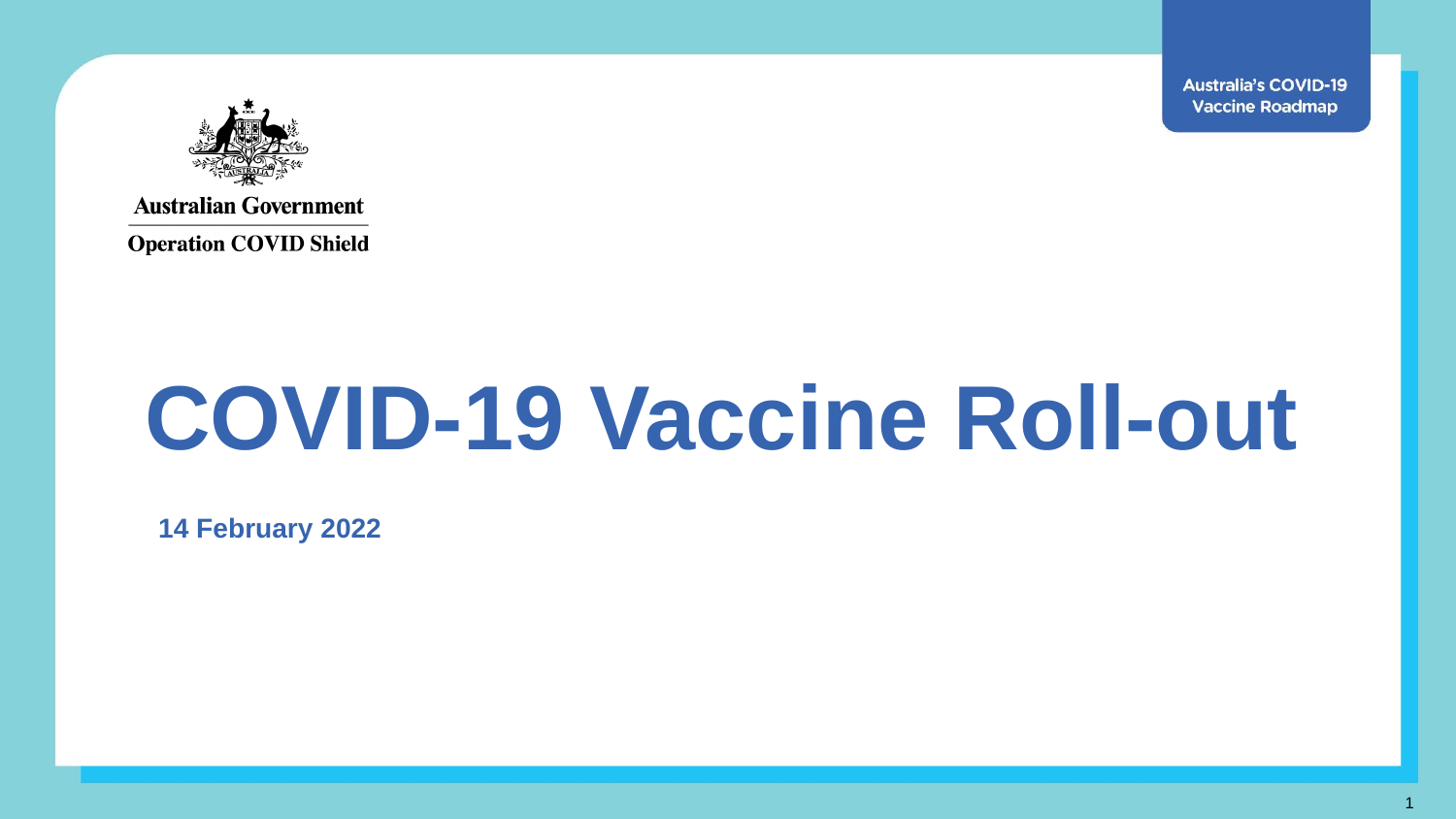

\*Administration state breakdown indicates state in which a vaccine was administered

\*\*Overall dose count includes instances of more than two doses per person in a small number of cases.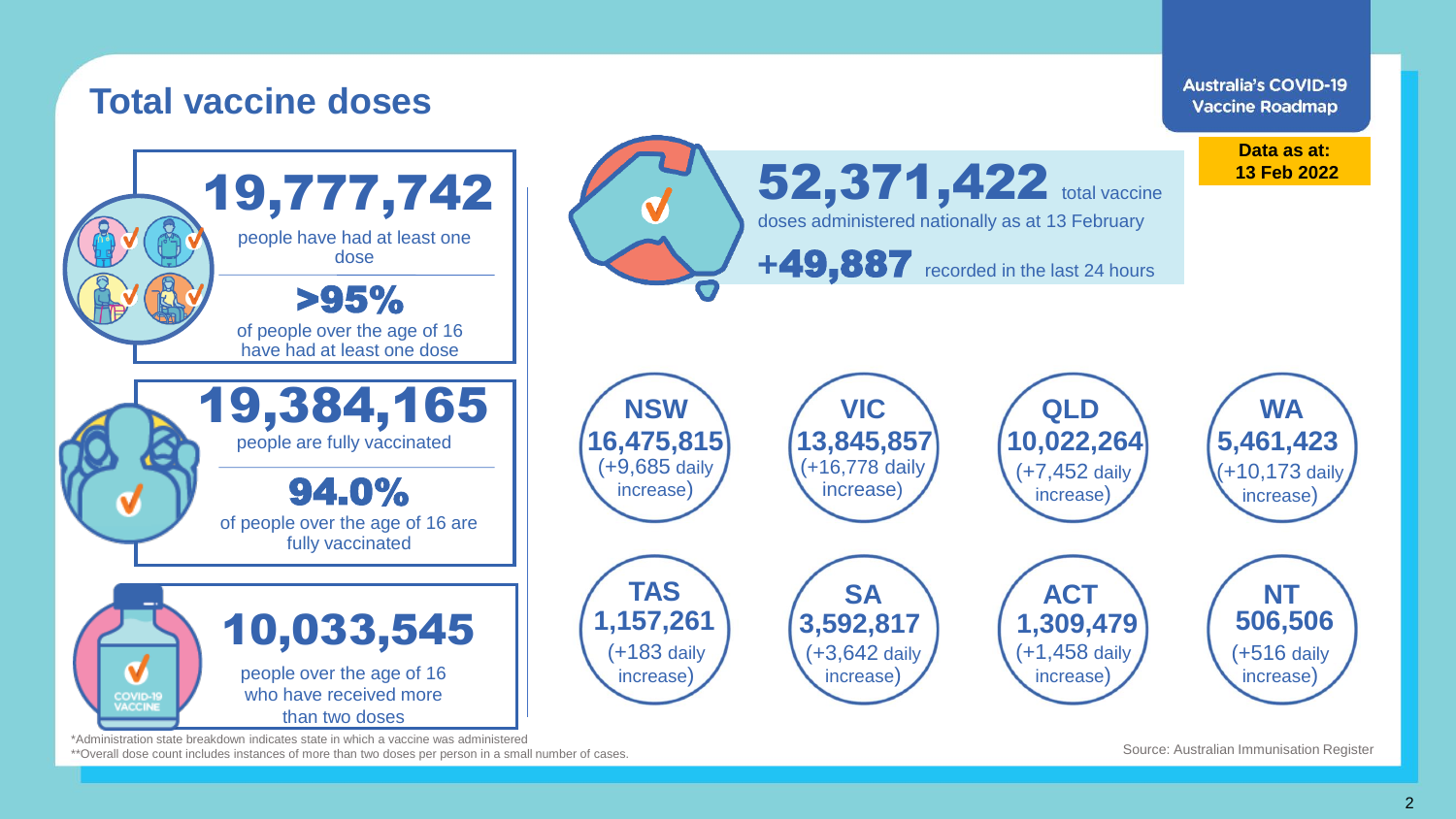#### **Construmental disability doses and disability does a constructed care and disability does and disability does a Booster Vaccinations**

**Australia's COVID-19 Vaccine Roadmap** 

> **Data as at: 13 Feb 2022**

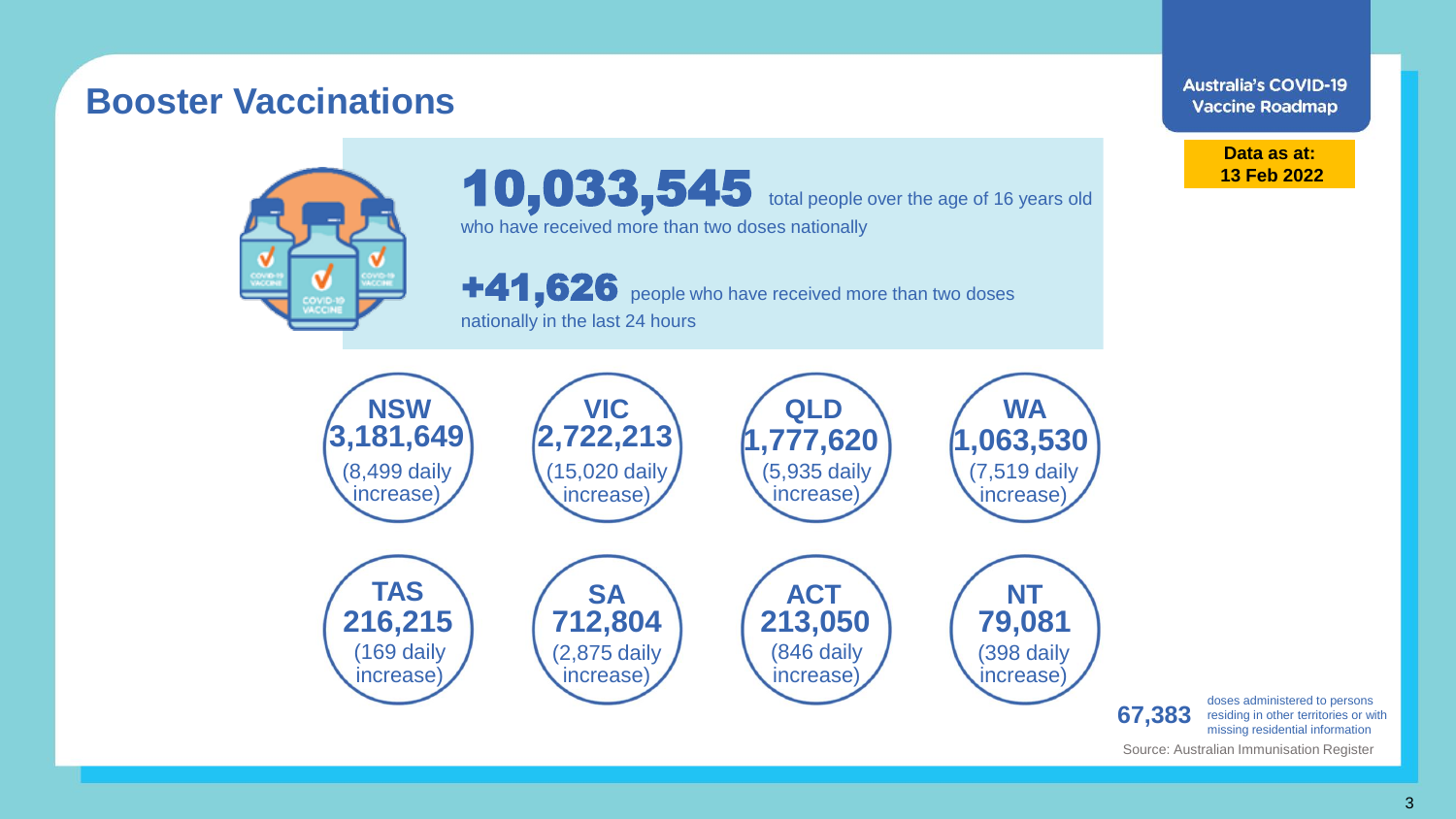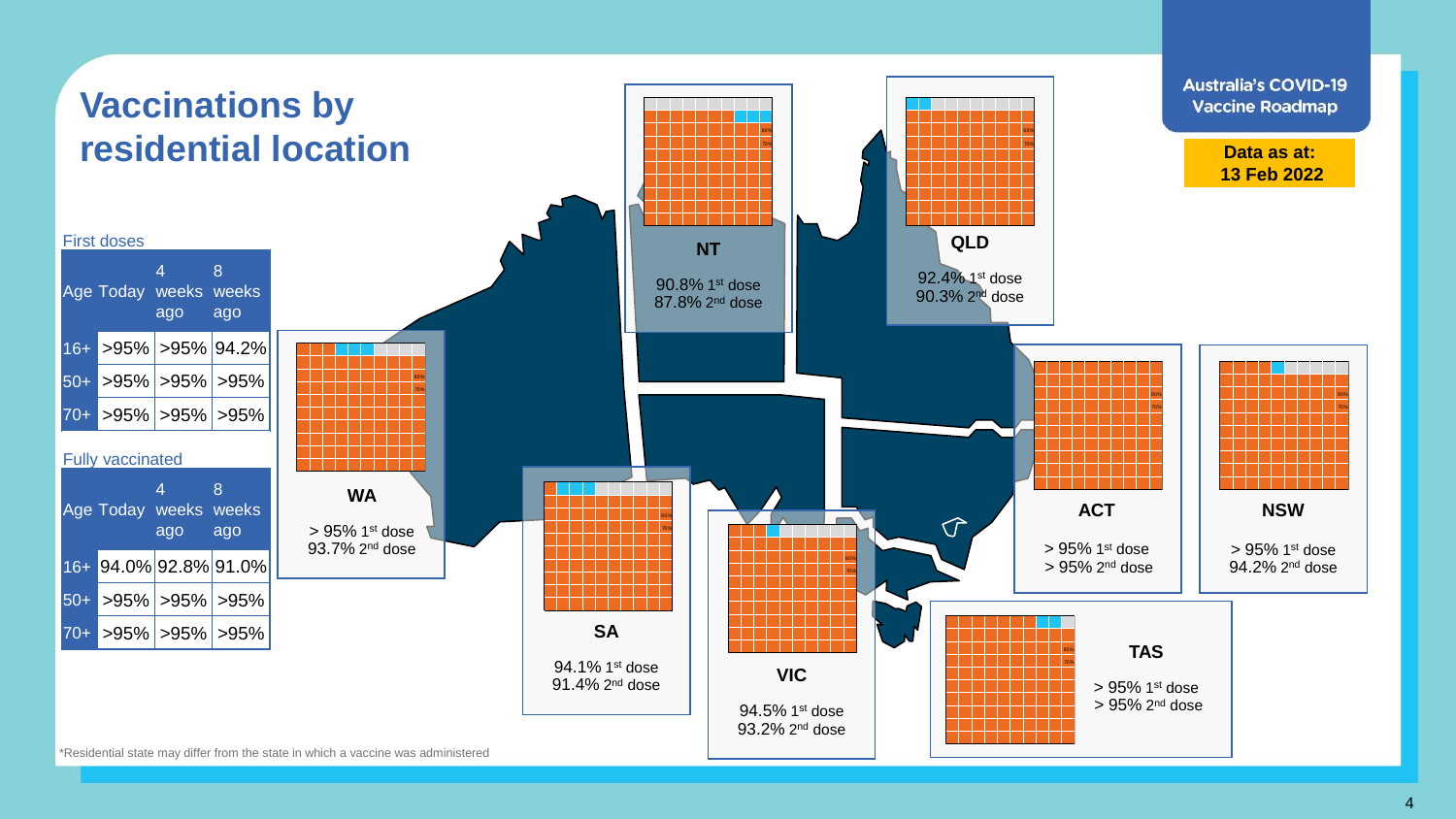**Commonwealth and Jurisdiction vaccine doses administered**

19,737,281doses administered by state and territory facilities + 22,949 recorded in the last 24 hours 32,634,141 doses administered by commonwealth facilities **MIMING** + 26,938 recorded in the last 24 hours **31,389,307** total vaccine doses administered in primary care settings 1,244,834 total vaccine doses administered in aged care and disability settings

52,371,422 total vaccine doses administered nationally as at 13 February **+** 49,887 recorded in the last 24 hours

| <b>NSW</b>            | <b>Jurisdictions</b> | <b>Commonwealth</b> |
|-----------------------|----------------------|---------------------|
| <b>Cumulative</b>     | 4,905,967            | 11,569,848          |
| <b>Daily increase</b> | 3,164                | 6,521               |
| <b>VIC</b>            | <b>Jurisdictions</b> | <b>Commonwealth</b> |
| <b>Cumulative</b>     | 5,718,176            | 8,127,681           |

| <b>OLD</b>            | <b>Jurisdictions</b> | <b>Commonwealth</b> |
|-----------------------|----------------------|---------------------|
| <b>Cumulative</b>     | 3,661,660            | 6,360,604           |
| <b>Daily increase</b> | 2.578                | 4.874               |

**Daily increase** 7,719 9,059

| <b>WA</b>         | <b>Jurisdictions</b> | <b>Commonwealth</b> |
|-------------------|----------------------|---------------------|
| <b>Cumulative</b> | 2,256,518            | 3,204,905           |
| Daily increase    | 5.292                | 4.881               |

**ACT Jurisdictions Commonwealth Cumulative 666,144 643,335 Daily increase** 1,137 321 **SA Jurisdictions Commonwealth Cumulative** 1,660,044 1,932,773 **Daily increase** 2,548 1,094 **TAS Jurisdictions Commonwealth Cumulative** 572,017 585,244 **Daily increase** 1 182

| NT                    | <b>Jurisdictions</b> | <b>Commonwealth</b> |
|-----------------------|----------------------|---------------------|
| <b>Cumulative</b>     | 296,755              | 209.751             |
| <b>Daily increase</b> | 510                  | h                   |

**Vaccine Roadmap Data as at:**

**Australia's COVID-19** 

**13 Feb 2022**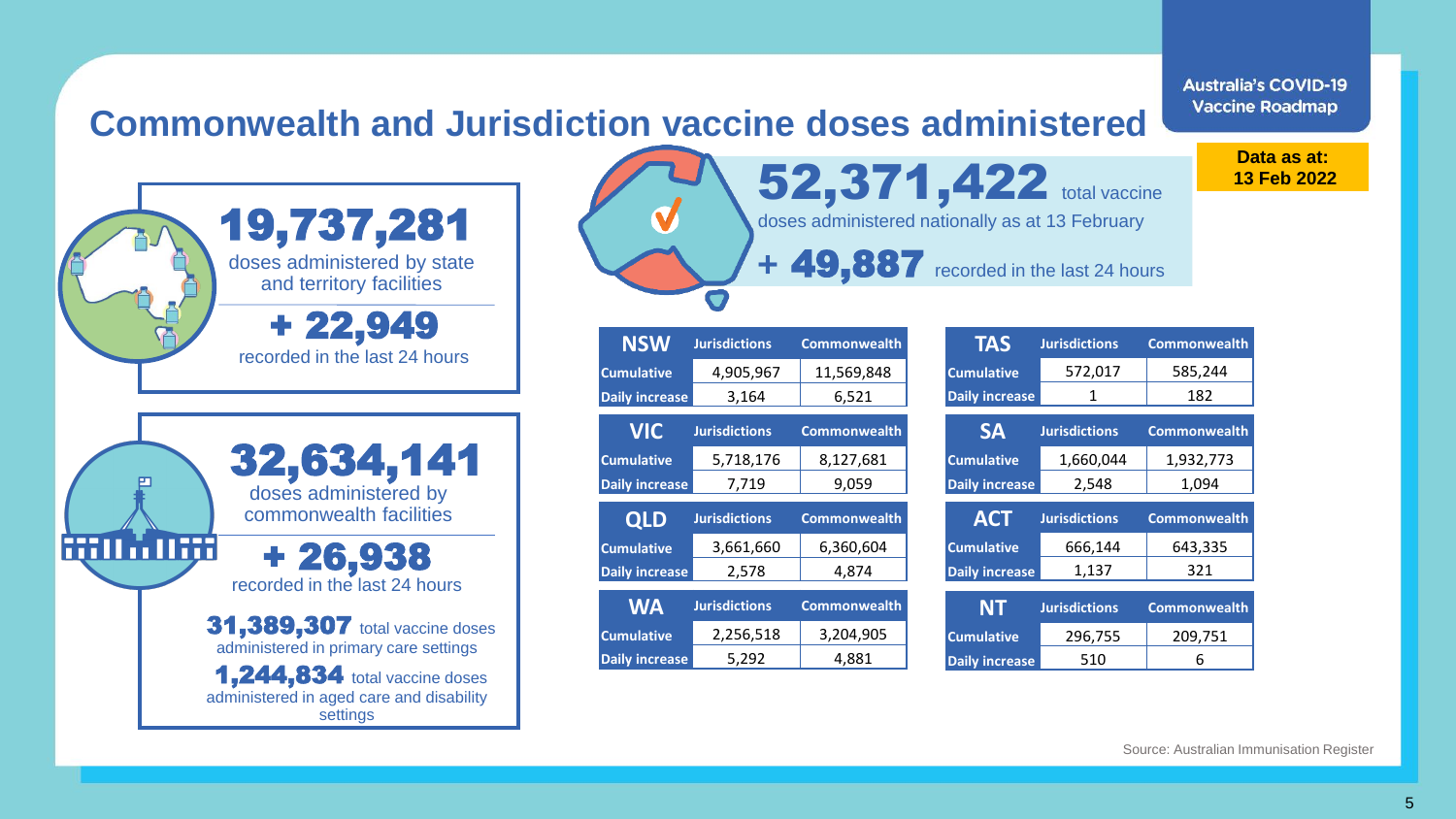## **Vaccine milestone charts**



\*Sourced from the Australian Immunisation Register.

#### **Data as at: 13 Feb 2022**

**Australia's COVID-19 Vaccine Roadmap** 



#### **Eligible population percentage coverage**



\*Each square represents 1% of the national population. Squares are filled as milestones are achieved.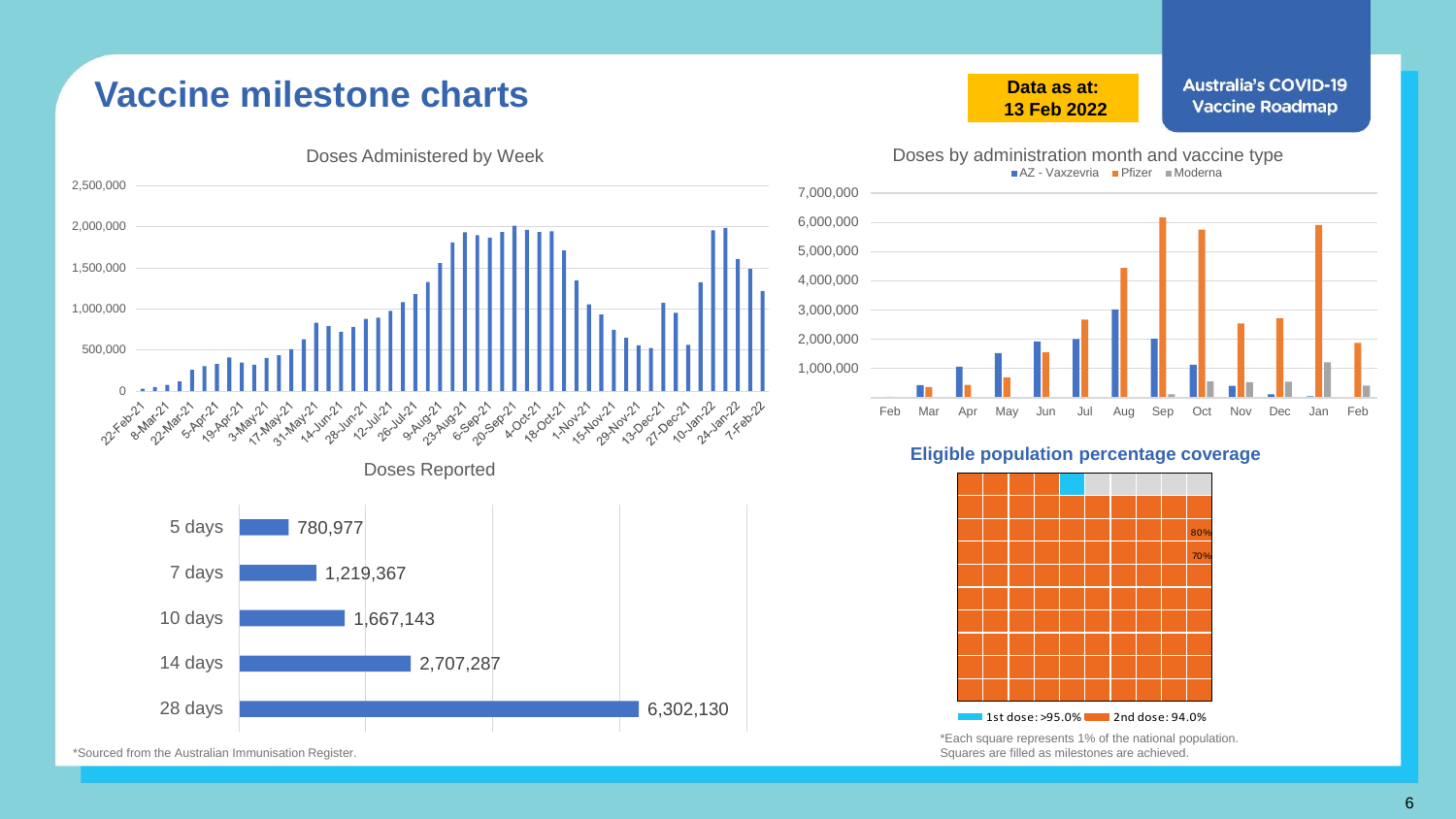

Doses sourced from Australian Immunisation Register, population from ABS ERP June 2020 \*National population will not equal sum of listed jurisdictions due to a small number of people counted in national population residing in some 'other' territories. Sum of state doses will not add to national total as some are unable to be geocoded to a State or Territory.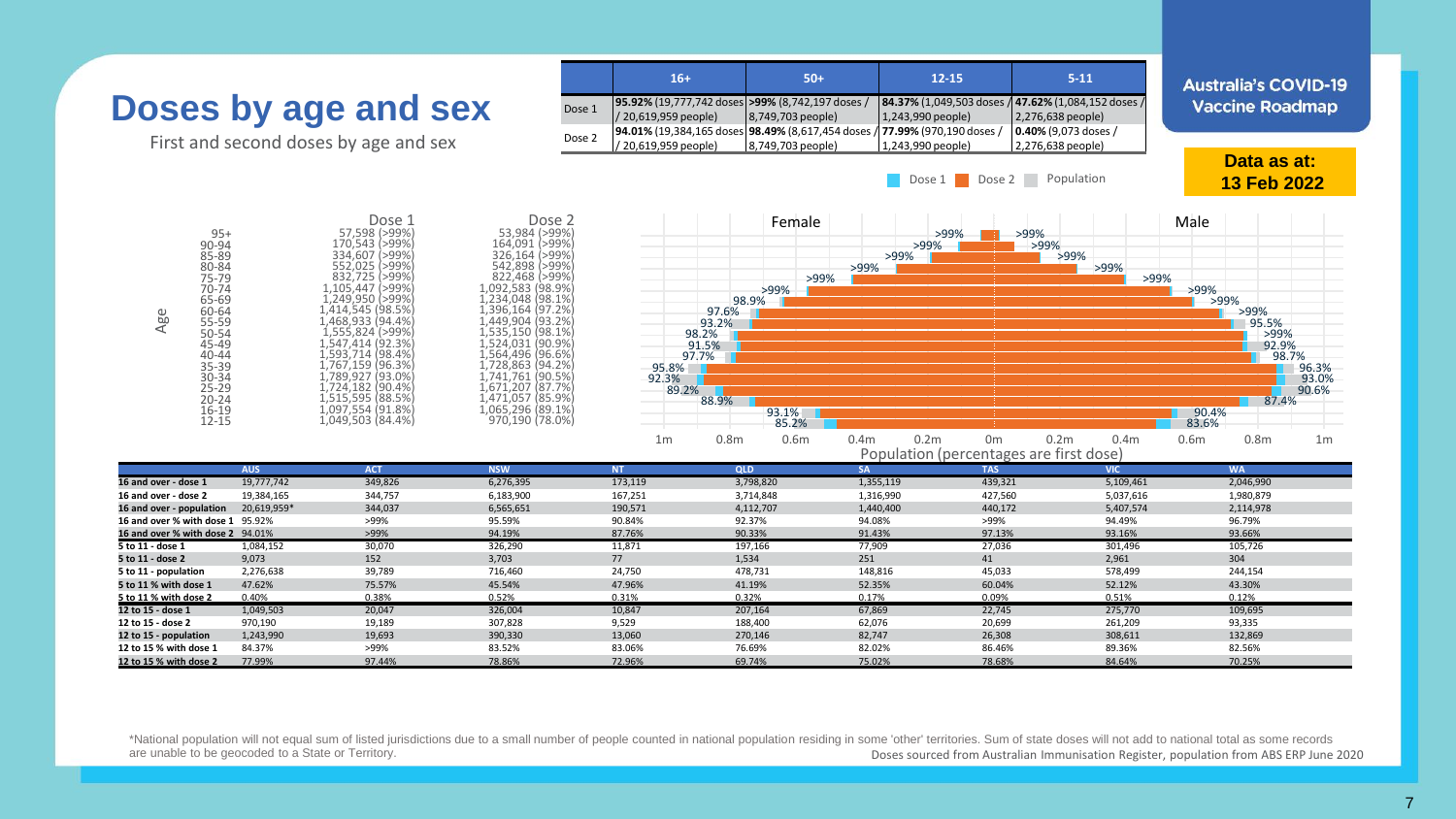### **Vaccinations by location**

 $NT = 242.5$ TAS =242.1 NSW=232.1 VIC =236.9  $AUS = 234.5$ SA =230.8  $WA = 238.2$  $QLD = 224.0$  $ACT = 351.2$  $0.0$ 50.0 100.0 150.0 200.0 250.0 300.0 350.0 400.0 21/02/2021<br>11/03/2021<br>29/03/2021<br>16/04/2021<br>16/05/2021<br>2/06/2021<br>20/08/2021<br>20/08/2021<br>20/08/2021<br>20/02/2021<br>20/02/2021<br>20/02/2021<br>20/02/2021<br>20/02/2021<br>20/02/2021 29/01/2022

**Data as at: 13 Feb 2022**

#### **Cumulative total doses administered vs eligible state populations\* First and Second Doses by residential location**

#### 0% 10% 20% 30% 40% 50% 60% 70% 80% 90%100%



\*Not an indication of percentage vaccinated, numbers will exceed 100 due to multiple doses required per person of the population.

All doses are included for those aged 12 and above, and are based on vaccination provider location.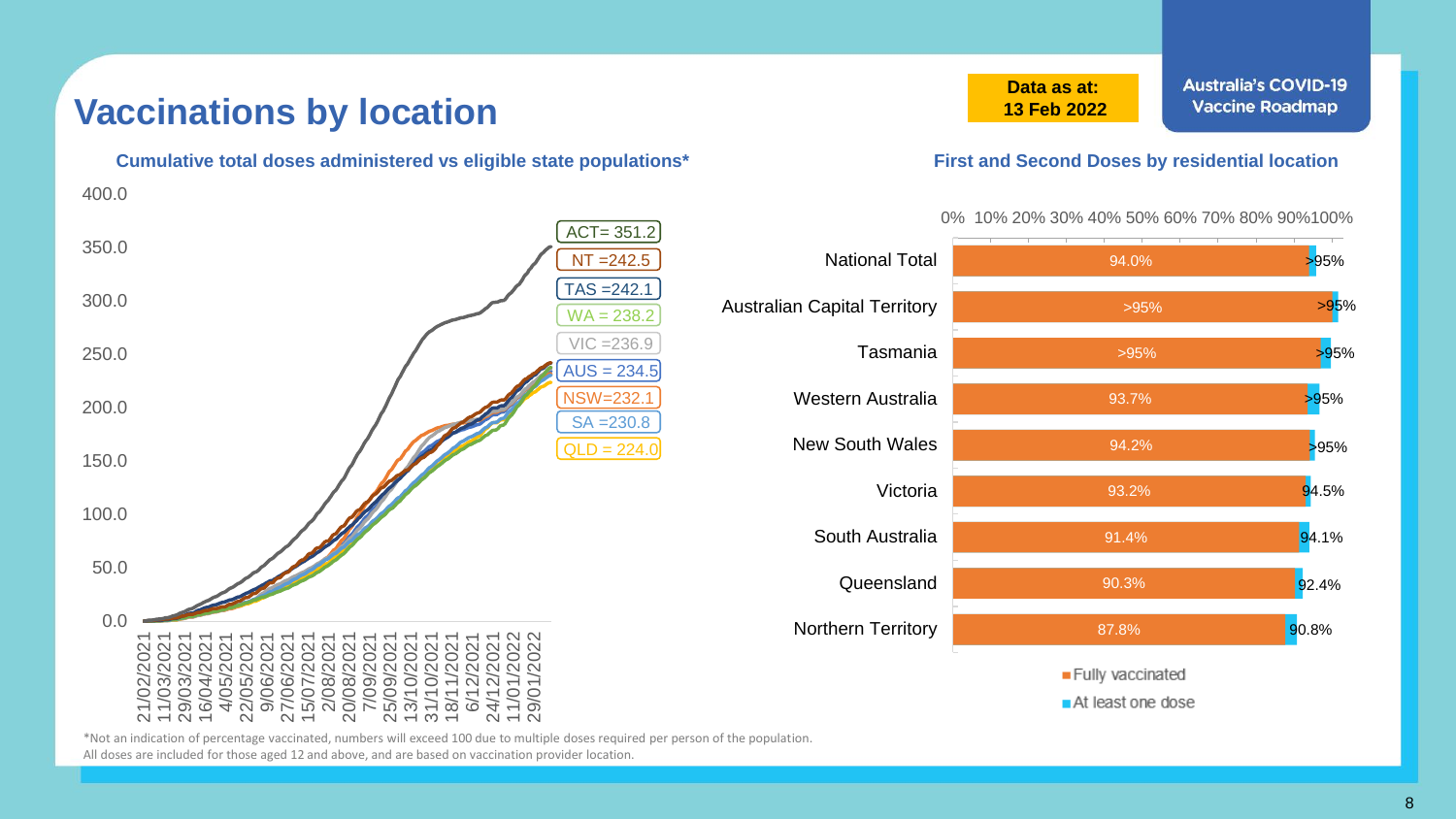# **Aboriginal and Torres Strait Islander peoples Number of people vaccinated**

**Data as at: 08 Feb 2022 Updated weekly** **Australia's COVID-19 Vaccine Roadmap** 

| 428,426                                                 |                                         |
|---------------------------------------------------------|-----------------------------------------|
| people over the age of 16<br>have had at least one dose |                                         |
| 82.3%<br>of people over the age of 16                   | <b>Medic</b>                            |
| have had at least one dose                              | Austra                                  |
|                                                         | <b>New S</b>                            |
| 398,952                                                 | <b>North</b>                            |
| people over the age of 16<br>are fully vaccinated       | Queer                                   |
| 76.6%                                                   | South                                   |
| of people over the age of 16 are                        | Tasma                                   |
| fully vaccinated                                        | Victori                                 |
|                                                         | Weste<br>Unknc                          |
| 46,782                                                  | <b>Totals</b>                           |
| (65.9%)                                                 |                                         |
| people aged 12-15 years<br>have had at least one dose   | *Identifying<br>**Includes<br>#ACCHS in |

|                                      |            |    | 175 Aboriginal community controlled health services (ACCHS) |                      |            |                                          |           |       |
|--------------------------------------|------------|----|-------------------------------------------------------------|----------------------|------------|------------------------------------------|-----------|-------|
| $0^{\#}$                             | 50         | 27 | 43                                                          | 12                   | 3          | 21                                       | 19        |       |
| <b>ACT</b>                           | <b>NSW</b> | NT | QLD                                                         | <b>SA</b>            | <b>TAS</b> | <b>VIC</b>                               | <b>WA</b> |       |
| Medicare Address State <sup>##</sup> |            |    | <b>Individuals Dose 1</b>                                   | Individuals Dose 1 % |            | Individuals Dose 2  Individuals Dose 2 % |           |       |
| <b>Australian Capital Territory</b>  |            |    | 4,870                                                       | 91.1%                |            | 4,736                                    |           | 88.6% |
| <b>New South Wales</b>               |            |    | 135,151                                                     | 86.4%                |            | 131,547                                  |           | 84.1% |
| Northern Territory                   |            |    | 41,456                                                      | 87.8%                |            | 38,065                                   |           | 80.6% |
| Queensland                           |            |    | 112,908                                                     | 79.6%                |            | 104,458                                  |           | 73.6% |
| South Australia                      |            |    | 19,428                                                      | 77.7%                |            | 17,458                                   |           | 69.8% |
| <b>Tasmania</b>                      |            |    | 14,252                                                      | 87.6%                |            | 13,572                                   |           | 83.4% |
| Victoria                             |            |    | 35,192                                                      | 89.1%                |            | 34,228                                   |           | 86.6% |
| <b>Western Australia</b>             |            |    | 49,049                                                      | 77.8%                |            | 41,228                                   |           | 65.4% |
| Unknown/Other Territories            |            |    | 16,120                                                      | 62.2%                |            | 13,660                                   |           | 52.7% |
| <b>Totals</b>                        |            |    | 428,426                                                     | 82.3%                |            | 398,952                                  |           | 76.6% |

Source: Australian Immunisation Register

I as Aboriginal and Torres Strait Islander is optional and the estimated population may be under reported. all Aboriginal and Torres Strait Islander peoples who have received a vaccination, not limited to those administered in an ACCHS setting the ACT are currently operating as a Commonwealth Vaccine Clinics so not included to avoid double counting ##The above table includes all identified Aboriginal and Torres Strait Islander people who are aged 16 and above by their state of residence.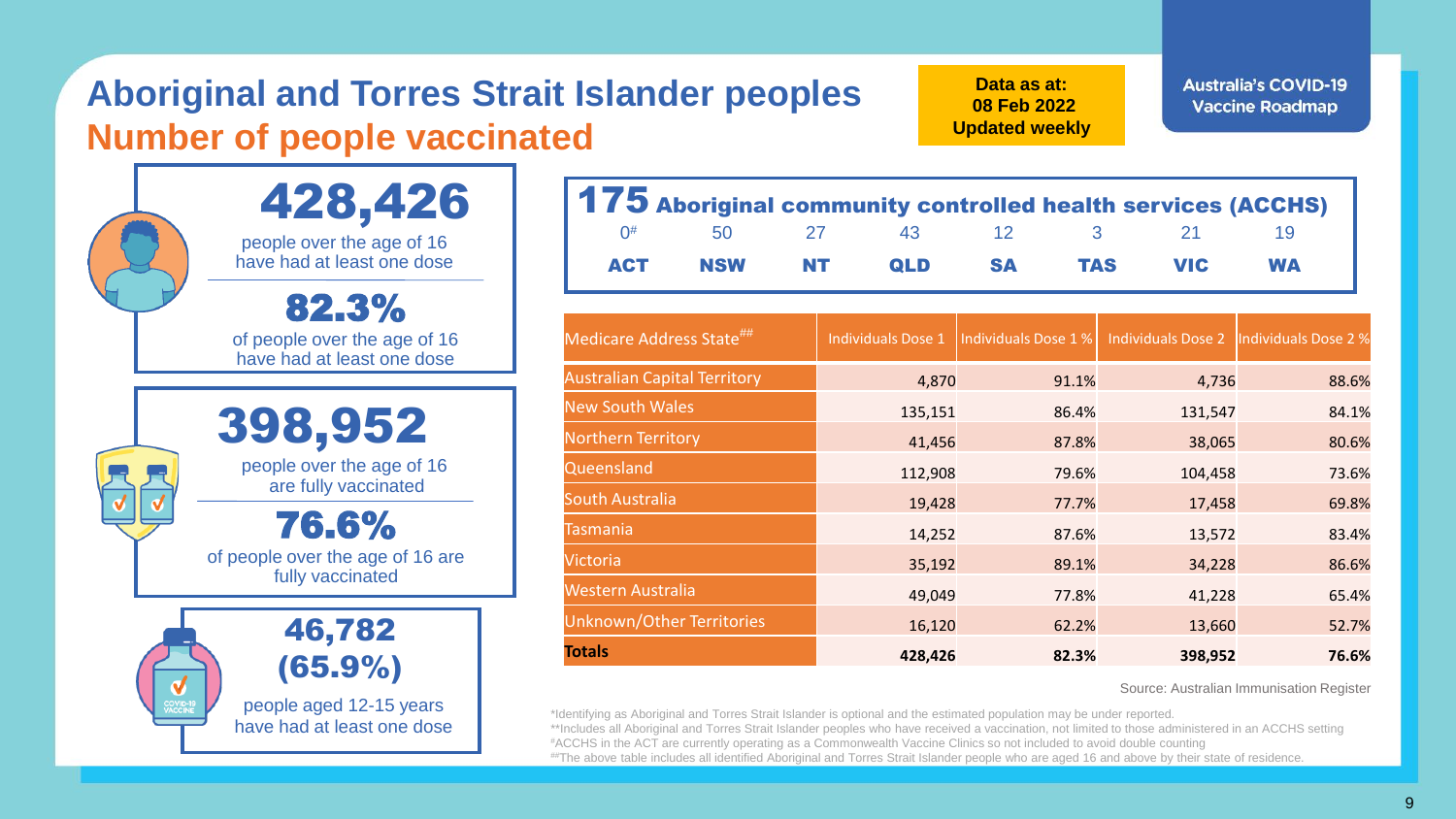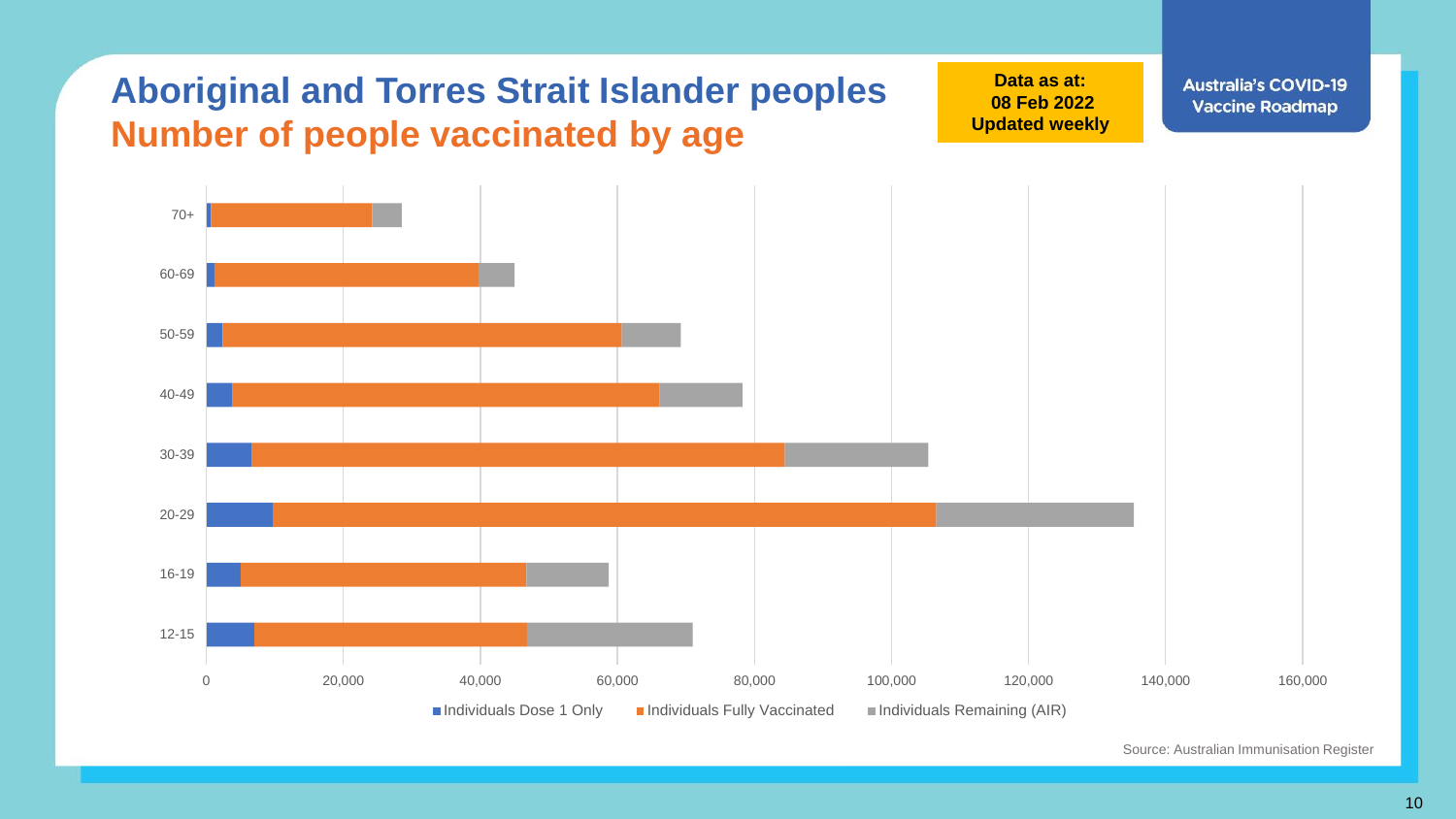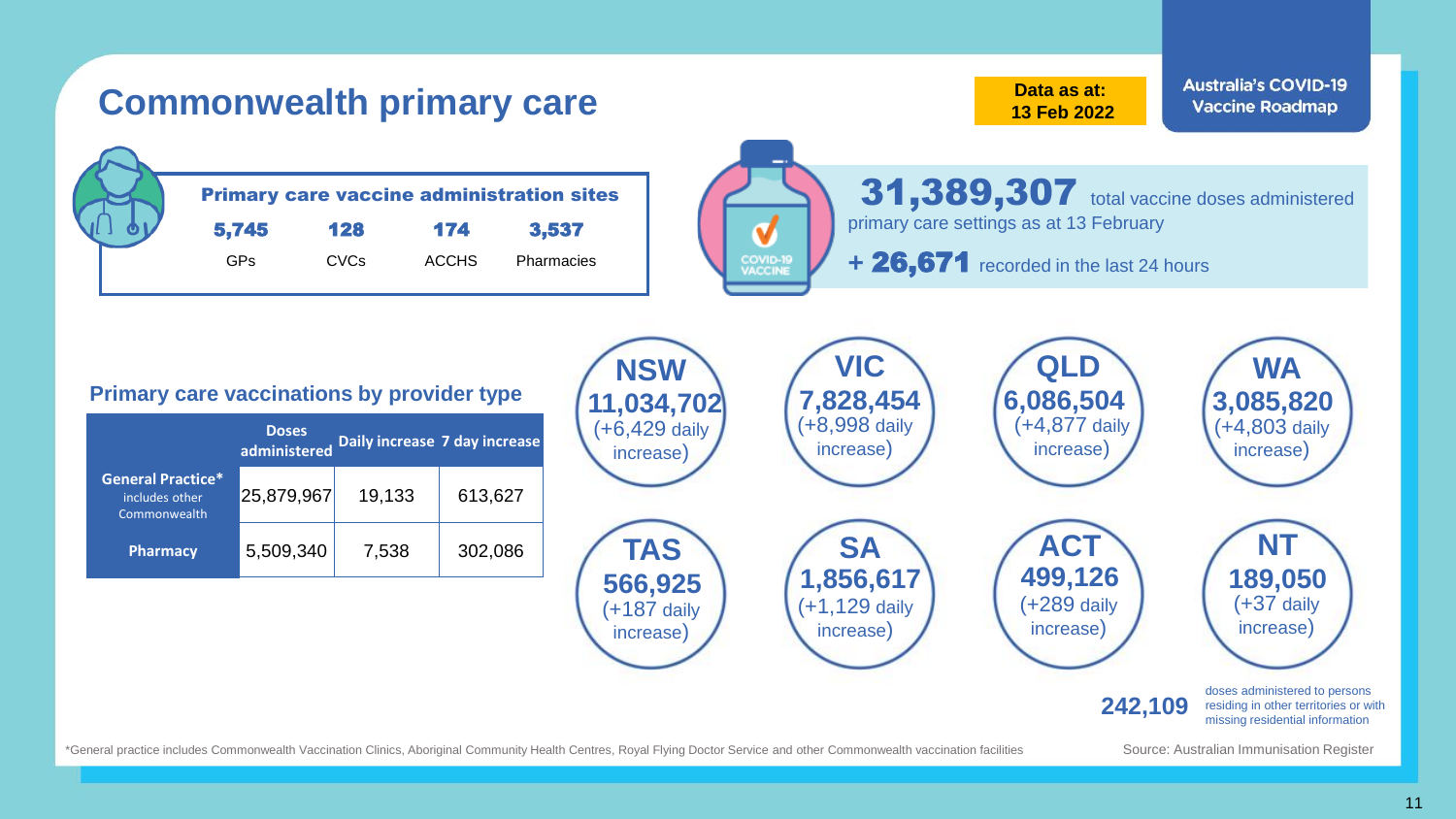## **Commonwealth aged care and disability doses administered**



1,244,834 (+ 267 last 24 hours)

Total vaccine doses administered in aged care and disability facilities as at 13 February

**Number of doses administered as part of the Commonwealth aged and disability care rollout**



\*Sourced from the Australian Immunisation Register. Includes all persons vaccinated at participating residential aged care, disability and related industry settings. \*\*State level breakdown indicates the residential location and may not align to the state in which the vaccination occurred.

doses administered to persons residing in other territories or with missing residential information

**Data as at: 13 Feb 2022**

**Australia's COVID-19 Vaccine Roadmap**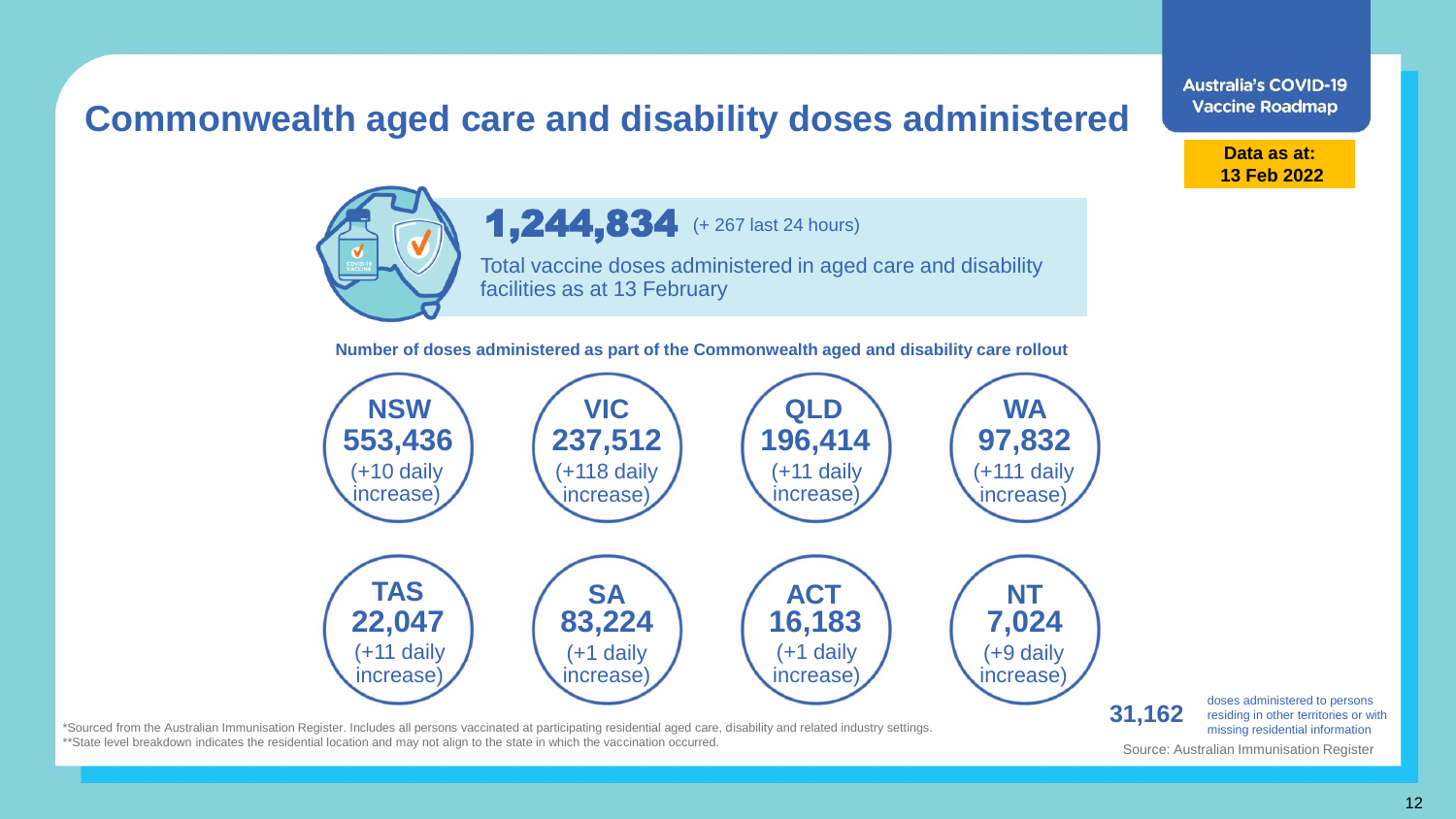# **National Disability Insurance Scheme (NDIS) reported vaccinations**



**Data as at: 10 February 2022 Updated weekly**

**Australia's COVID-19 Vaccine Roadmap** 

#### **NDIS participant vaccinations**

|                 | People aged 16+<br>with at least one<br>dose | People aged 16+<br>fully vaccinated | % People aged<br>16+ with at least<br>one dose | % People aged<br>$16 +$ fully<br>vaccinated |
|-----------------|----------------------------------------------|-------------------------------------|------------------------------------------------|---------------------------------------------|
| <b>ACT</b>      | 4,773                                        | 4,697                               | 90.8%                                          | 89.4%                                       |
| <b>NSW</b>      | 77,357                                       | 75,976                              | 89.1%                                          | 87.5%                                       |
| <b>NT</b>       | 2,159                                        | 2,047                               | 79.8%                                          | 75.7%                                       |
| QLD             | 48,748                                       | 47,209                              | 87.7%                                          | 84.9%                                       |
| <b>SA</b>       | 19,860                                       | 19,373                              | 86.2%                                          | 82.6%                                       |
| <b>TAS</b>      | 6,222                                        | 5,972                               | 88.4%                                          | 84.8%                                       |
| <b>VIC</b>      | 66,592                                       | 65,256                              | 89.8%                                          | 88.0%                                       |
| <b>WA</b>       | 23,099                                       | 20,269                              | 87.9%                                          | 82.0%                                       |
| <b>National</b> | 249,160                                      | 242,070                             | 88.6%                                          | 86.1%                                       |

Source: Linkage between National Disability Insurance Agency data and the Australian Immunisation Register. Total NDIS participant numbers as at 17th October. Australian Immunisation Register data as at 09 February. Includes all participants regardless of residence type.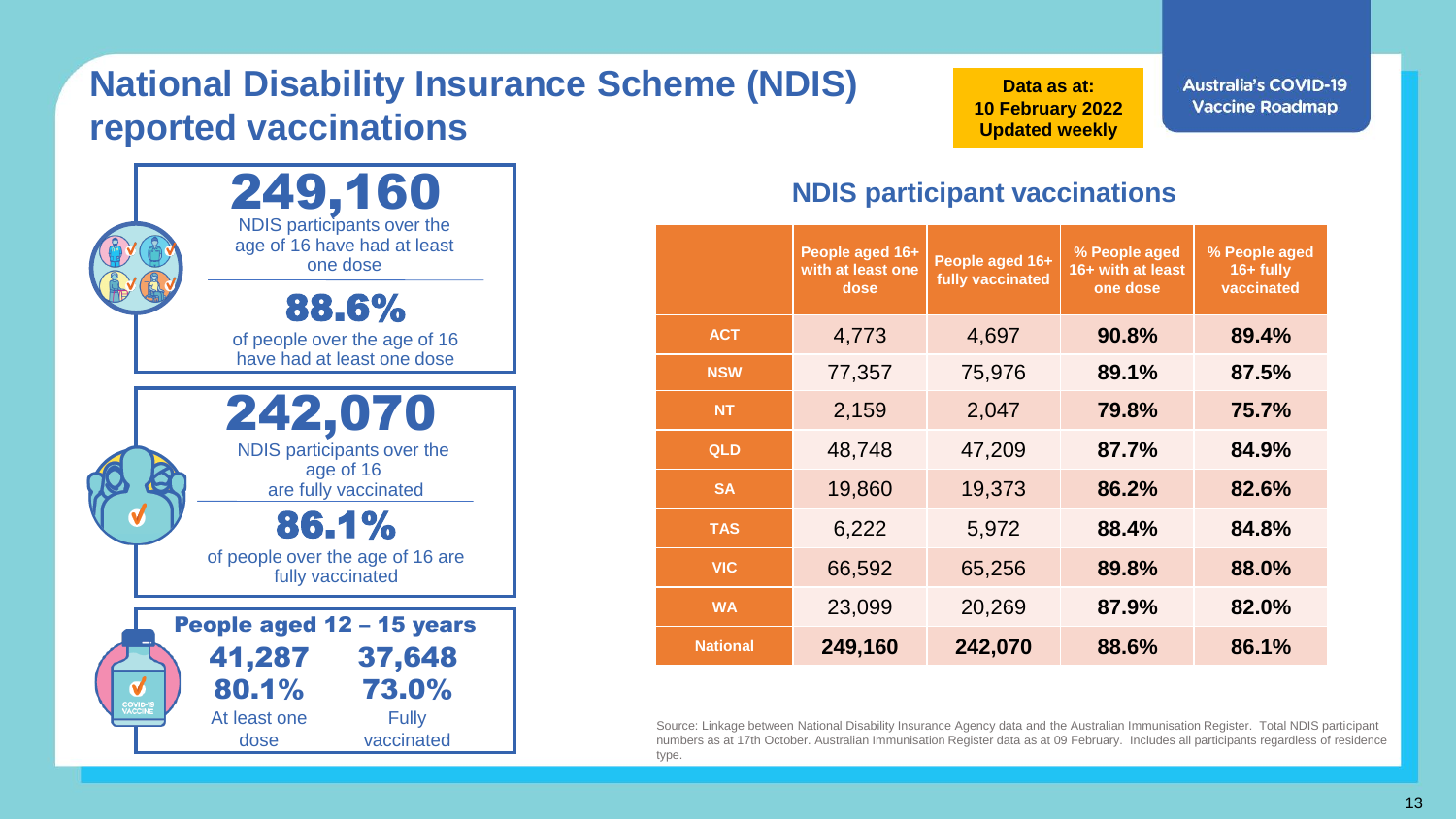# **National Disability Insurance Scheme (NDIS) reported vaccinations**

| <b>NATIONAL</b>                                                   | Total people<br>with at least<br>one dose | <b>People fully</b><br>vaccinated | Total number % People with % People fully<br><b>of individuals</b><br>in cohort | at least one<br>dose | vaccinated |
|-------------------------------------------------------------------|-------------------------------------------|-----------------------------------|---------------------------------------------------------------------------------|----------------------|------------|
| <b>NDIS participants</b><br>living in disability<br>accommodation | 20,319                                    | 19.826                            | 22,800                                                                          | 89.1%                | 87.0%      |

#### **NDIS participants in disability and aged care accommodation**



Source: Linkage between National Disability Insurance Agency data and the Australian Immunisation Register. Includes participants residing in disability accommodation only.

Source: Total NDIS participant numbers as at 17th October. Participant data as at 08 February. Australian Immunisation Register data as at 09 February. Worker data as at 09 February.

**Data as at: 10 February 2022 Updated Weekly** 

**Australia's COVID-19 Vaccine Roadmap** 

#### **NDIS workforce vaccinations**

|            | <b>NDIS workers</b><br>with at least one<br>dose | <b>NDIS workers</b><br>fully vaccinated | % NDIS workers<br>with at least one<br>dose | % NDIS workers<br>fully vaccinated |
|------------|--------------------------------------------------|-----------------------------------------|---------------------------------------------|------------------------------------|
| <b>NSW</b> | 111,229                                          | 110,702                                 | 97.6%                                       | 97.2%                              |
| <b>VIC</b> | 105,706                                          | 105,231                                 | 97.8%                                       | 97.3%                              |
| QLD        | 65,650                                           | 64,782                                  | 96.6%                                       | 95.3%                              |
| <b>WA</b>  | 31,968                                           | 30,550                                  | 98.2%                                       | 93.8%                              |
| <b>SA</b>  | 33,871                                           | 33,089                                  | 97.4%                                       | 95.1%                              |
| <b>TAS</b> | 10,596                                           | 10,435                                  | 99.5%                                       | 98.0%                              |
| <b>ACT</b> | 3,438                                            | 3,431                                   | 99.5%                                       | 99.3%                              |
| <b>NT</b>  | 3,066                                            | 3,023                                   | 99.4%                                       | 98.0%                              |
| TOTAL      | 365,524                                          | 361,243                                 | 97.6%                                       | 96.5%                              |

Source: the NDIS Commission has established a requirement for registered NDIS providers who provide intensive disability support services to report on the vaccination status of workers they employ, or otherwise engage, to deliver NDIS-funded supports and services, and who are required to be vaccinated in accordance with in-force state and territory public health orders. The statistics reflect data reported to the NDIS Commission by registered NDIS providers and should be considered indicative and subject to change

Note: Some registered NDIS providers are yet to report on the vaccination status of their workforce. The NDIS Commission is working with those providers around reporting requirements.

Remaining workers not included include those exempt from vaccination requirements, workers whose vaccination status is not yet verified by the provider (such as workers on leave) and provider reporting anomalies.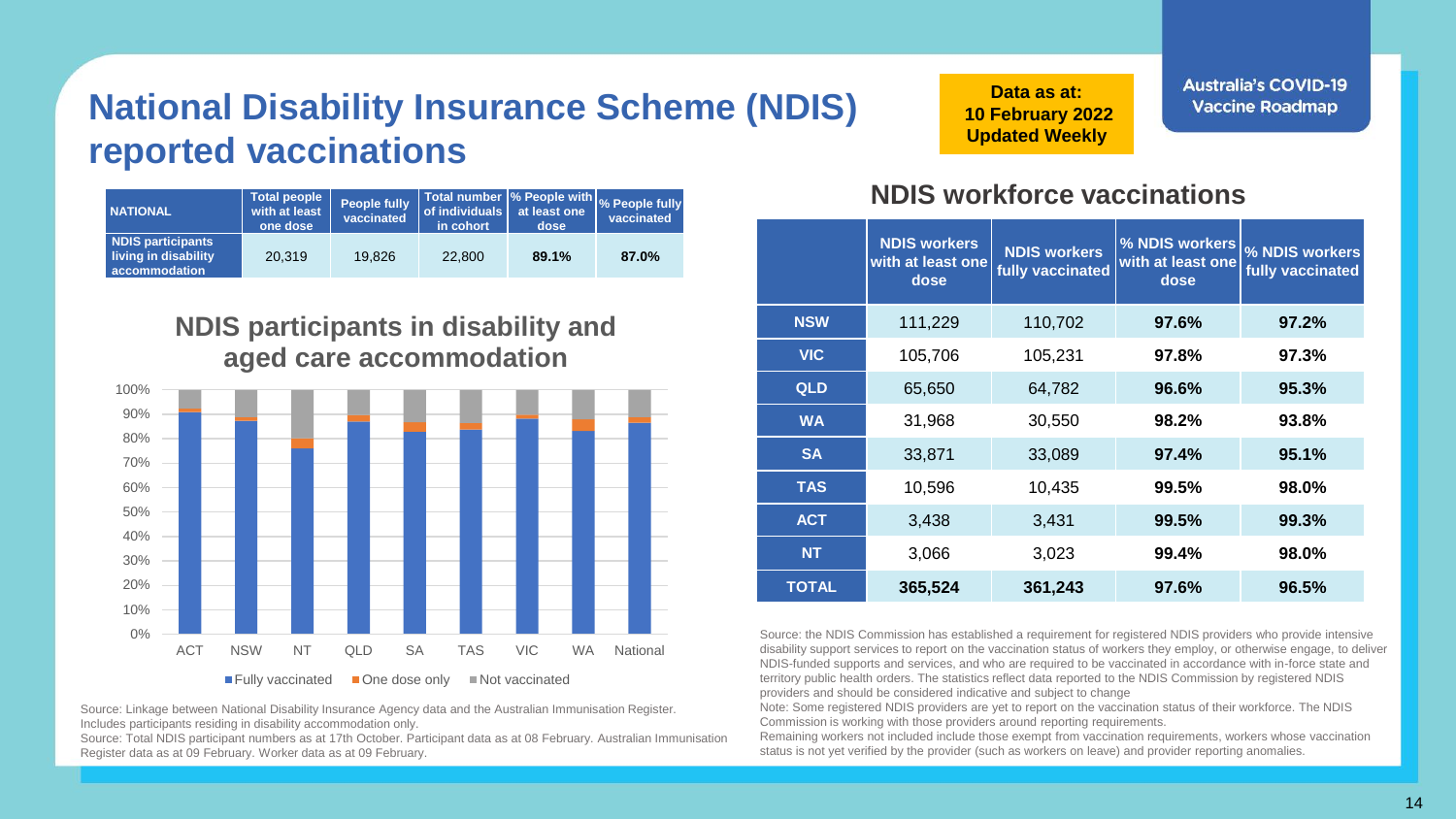# **Residential aged care vaccination rollout**

100% Commonwealth facilities visited (2,541 planned sites)

170,390 People fully vaccinated

Residential aged care facilities status

People with at least one dose

174,021

**Australia's COVID-19 Vaccine Roadmap** 

> **Data as at: 13 Feb 2022**

#### 0% 10% 20% 30% 40% 50% 60% 70% 80% 90% 100% NSW VIC QLD SA WA TAS NT ACT Total **Aged care resident vaccinations**  $\blacksquare$  Fully vaccinated  $\blacksquare$  One dose only  $\blacksquare$  Not vaccinated

#### **Jurisdictions Total workers with at least one dose Workers fully vaccinated % Workers with at least one dose % Workers fully vaccinated NSW** 78,697 78,661 **99.1% 99.1% VIC** 69,137 69,135 **98.2% 98.2% QLD** 49,004 48,990 **99.2% 99.1% SA** 27,072 27,041 **98.7% 98.5% WA** 23,979 23,976 **99.6% 99.6% TAS** 7,646 7,646 **100.0% 100.0% NT** 880 880 **100.0% 100.0% ACT** 3,023 3,023 **100.0% 100.0%**

**Aged care worker vaccinations**

**Total 259,438 259,352 98.9% 98.9%**

Source: My Aged Care Portal vaccination progress

\*Status updates are provided by facilities at least once per week. Reporting is updated Monday to Friday to encompass different facility updates being made on different days. Data is sourced directly from Aged Care Service Providers and is not drawn or closely aligned with data from AIR due to inconsistencies and potential lags in uploading of records.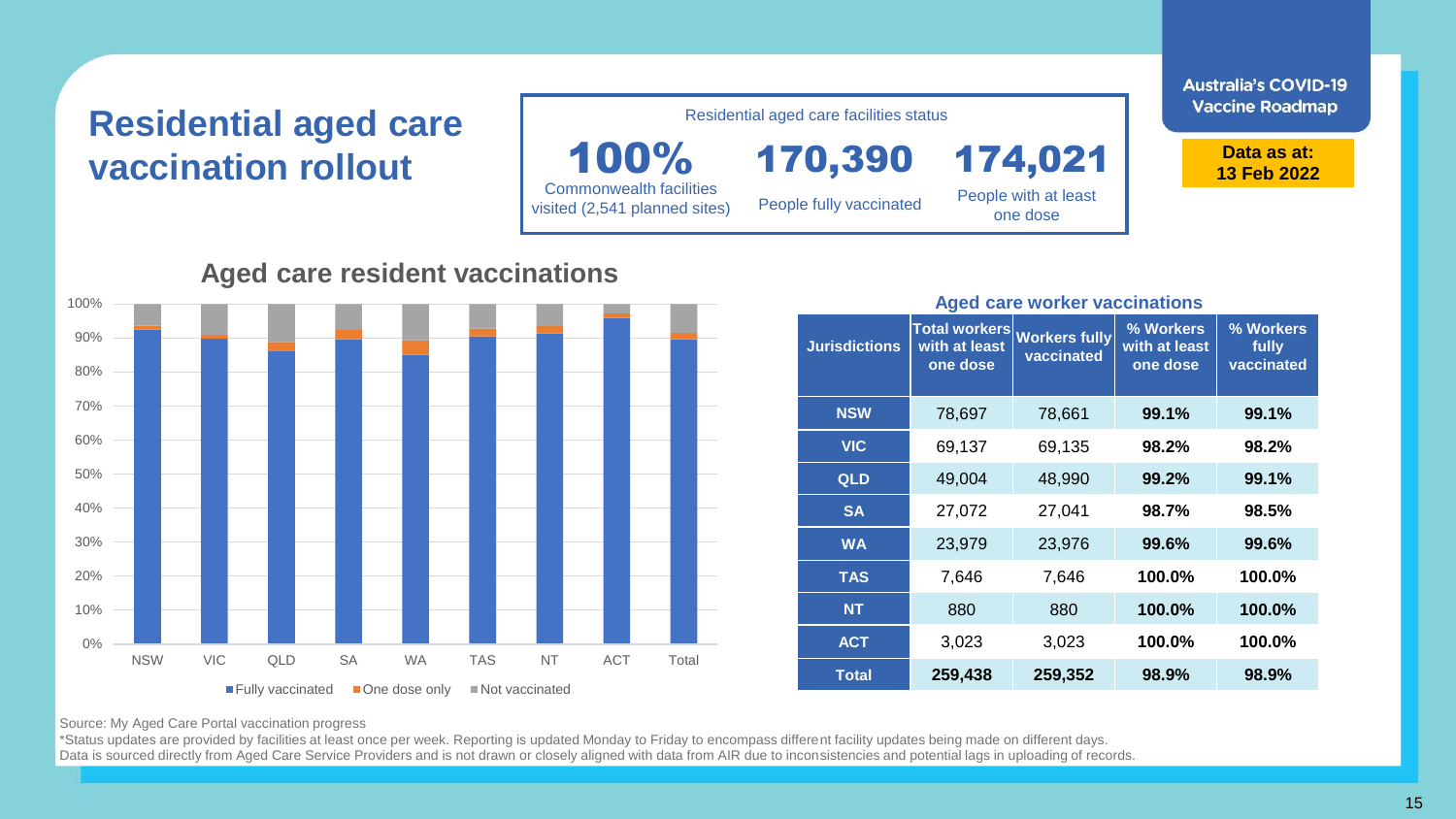### **Jurisdiction administered**

**Australia's COVID-19 Vaccine Roadmap** 

Total vaccine doses administered in State





\*Sourced from the Australian Immunisation Register. Numbers are calculated as difference in daily cumulative reported numbers to allow for historical corrections.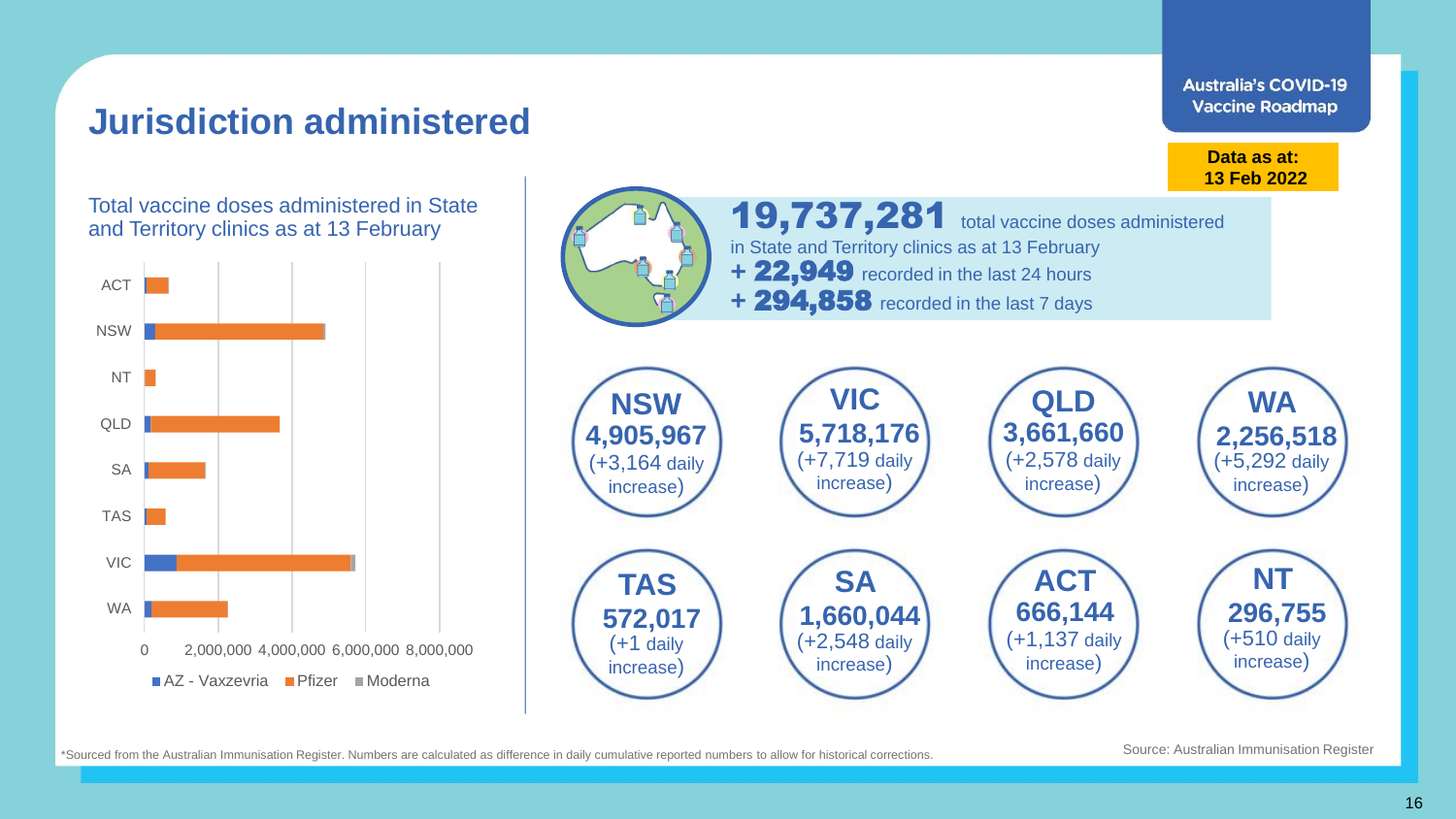

Source: Australian Immunisation Register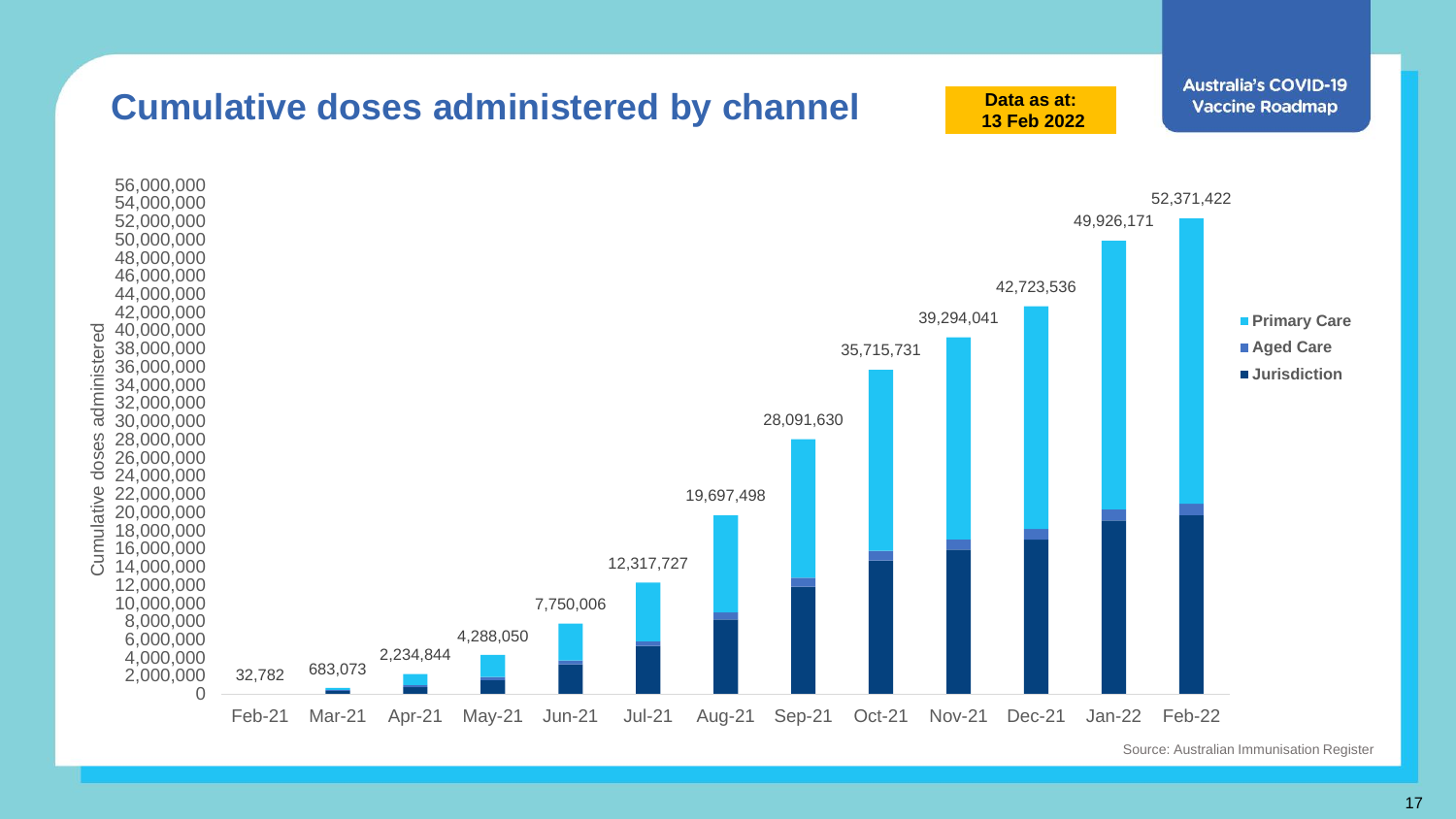### **Doses at equivalent stages of rollout (Day 356)**

The x-axis is truncated at the length of Australia's vaccination program. Countries with intermittent reporting have had their doses per 100 imputed to Australia's current stage of rollout. Israel excluded as it is beyond scale of the graph



**Australia's COVID-19** 

Latest data: 13 February

Cumulative doses administered (13 Feb): **52,371,422**

Due to data revisions, Singapore has been removed from the chart Source: Department of Health (Australia), Our World in Data (international)

**Data as at: 13 Feb 2022**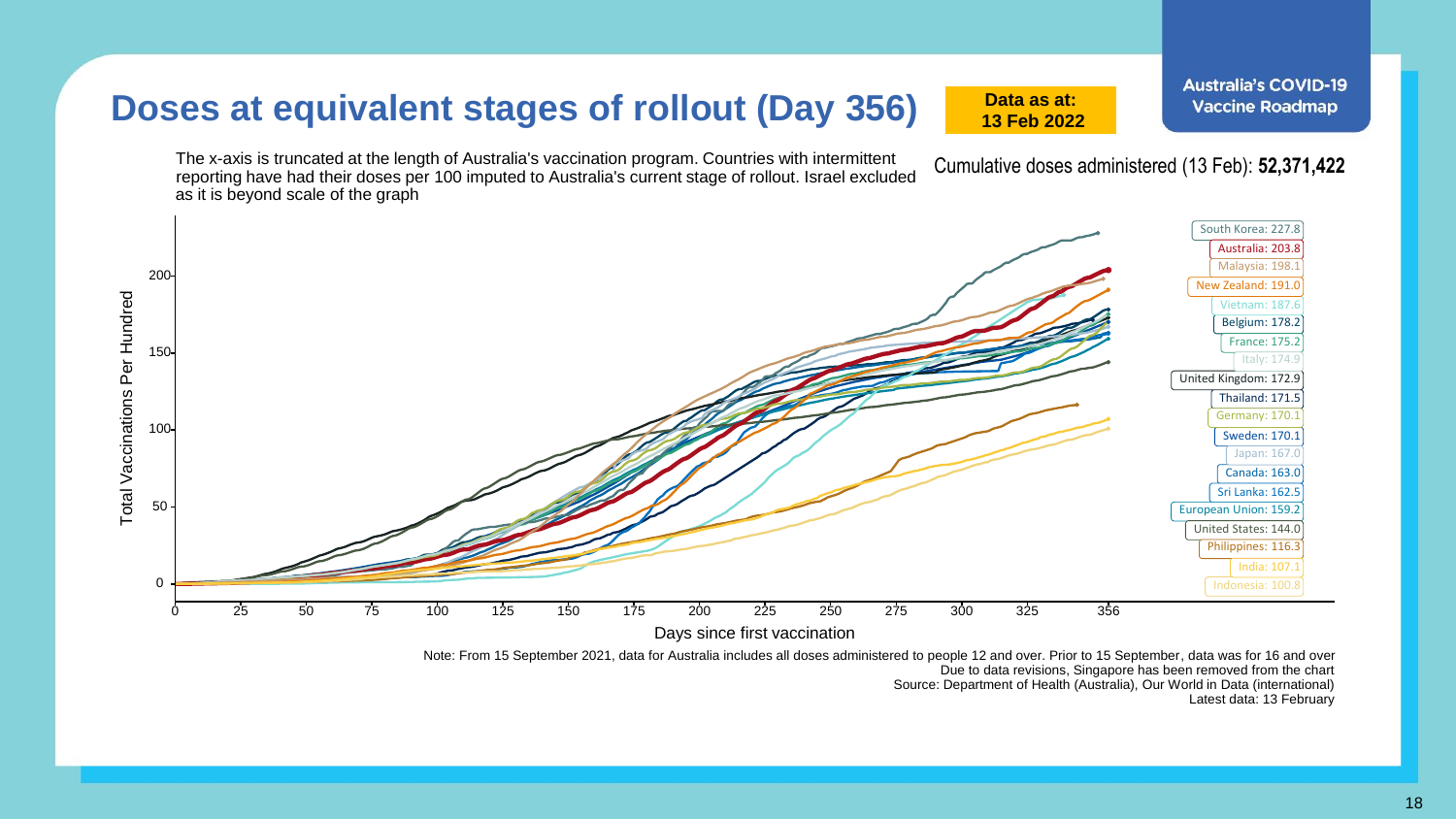### **International data – COVID-19**

**Data as at: 13 Feb 2022** **Australia's COVID-19 Vaccine Roadmap** 

Smoothed - 7 day average New daily cases per million in 2021, Australia and G7 countries COVID-19 deaths in past 7 days - Australia and select countries

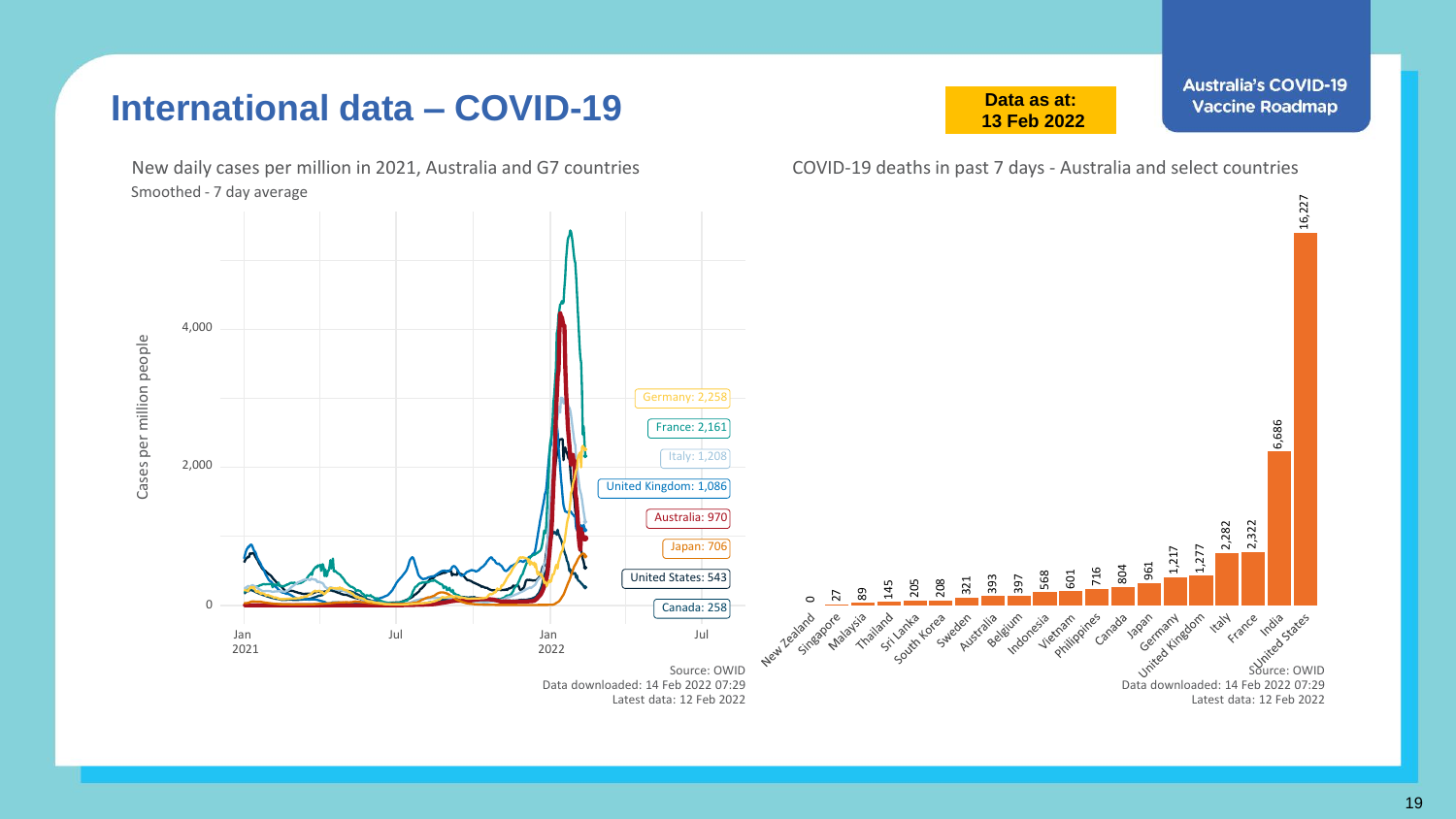## **Concessional rapid antigen test program**

**5,170 pharmacies** have delivered over **8.5 million rapid antigen tests** to **more than 1.7 Million eligible concession card holders (to 10 Feb)** under the Government's concessional rapid antigen test program.



**Australia's COVID-19 Vaccine Roadmap** 

**Data as at: 13 Feb 2022**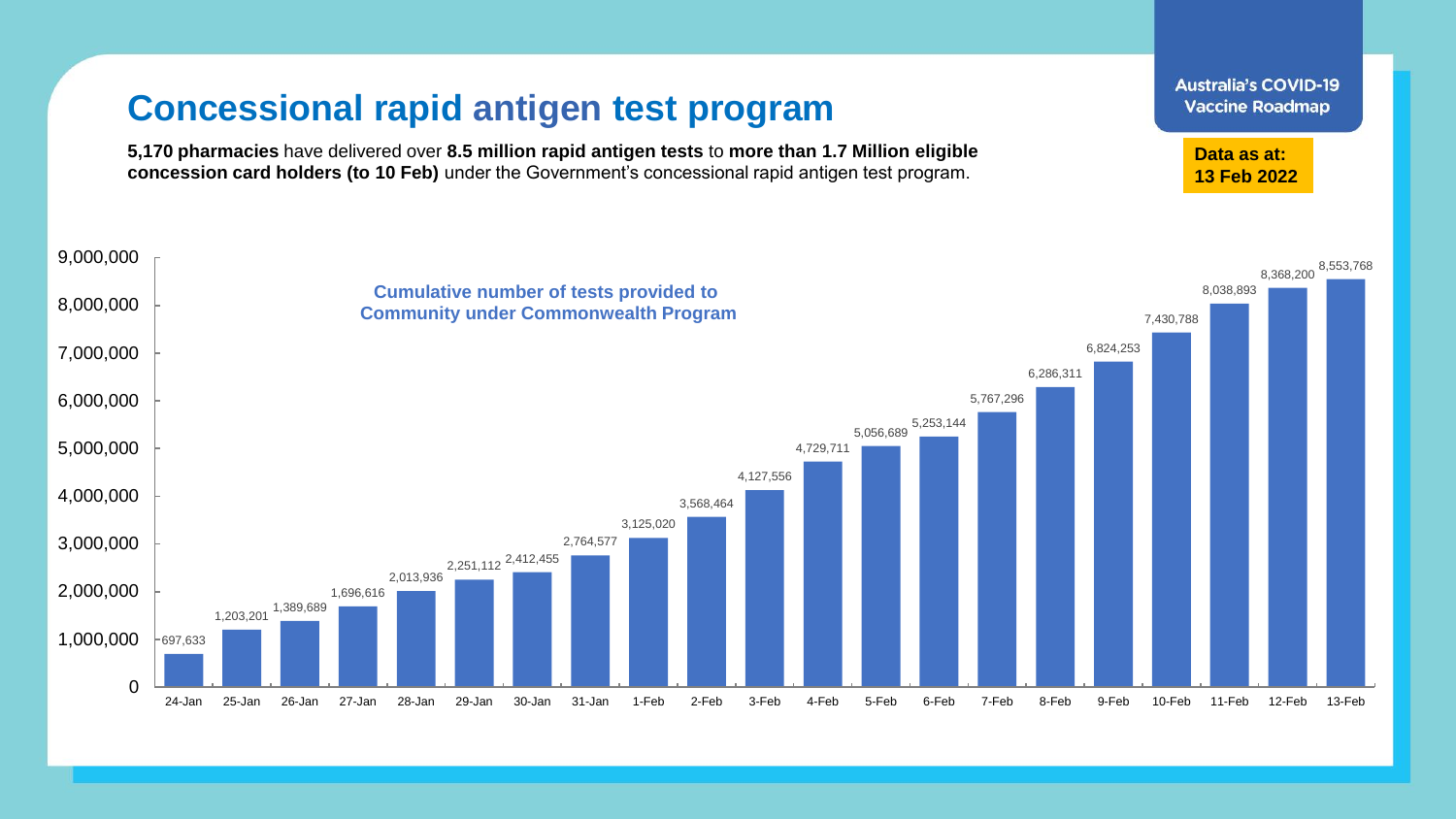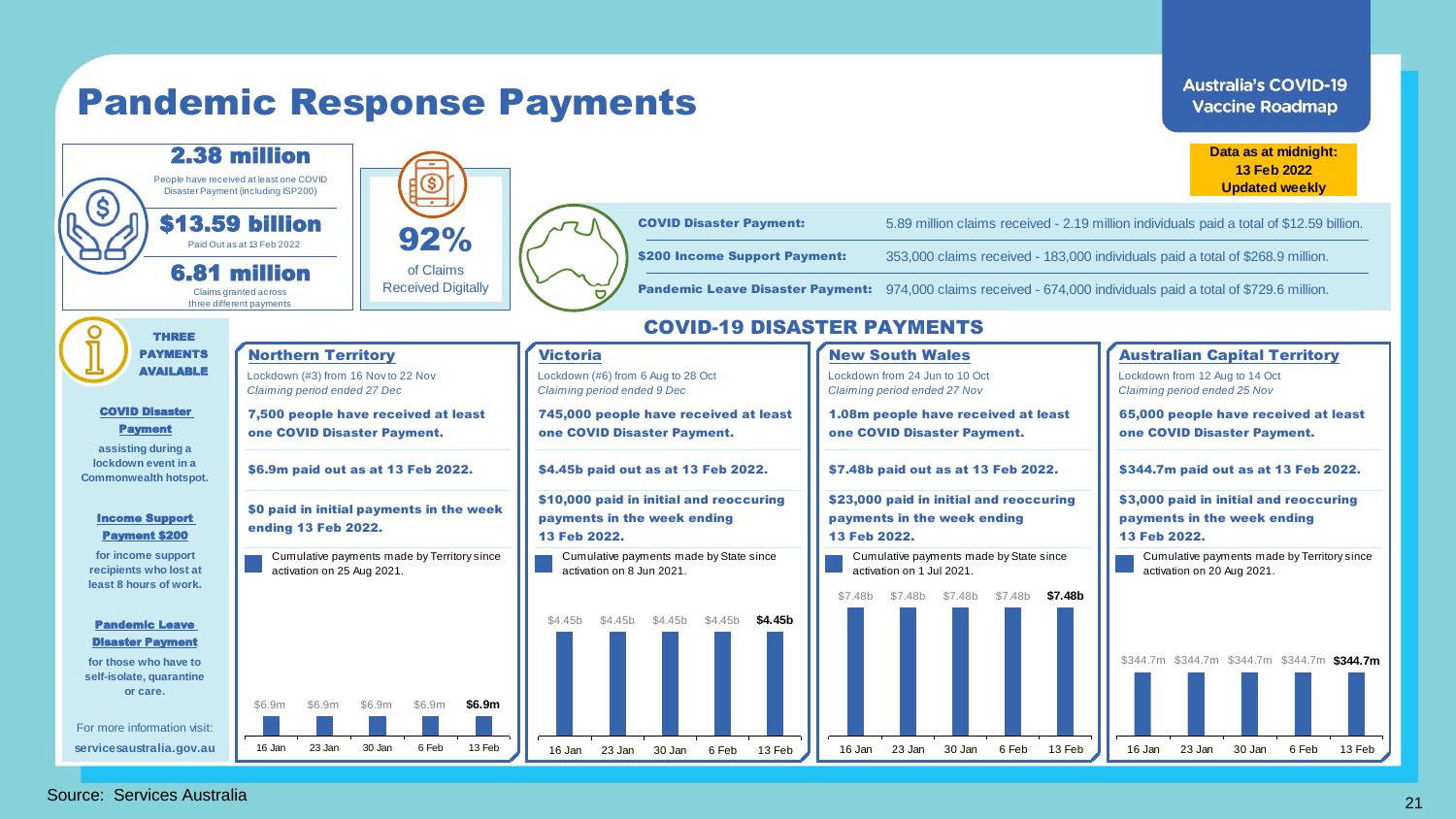## Pandemic Response Payments (continued)

CEASED COVID-19 DISASTER PAYMENTS

**Data as at midnight: 13 Feb 2022 Updated weekly**



#### COVID-19 DISASTER PAYMENTS